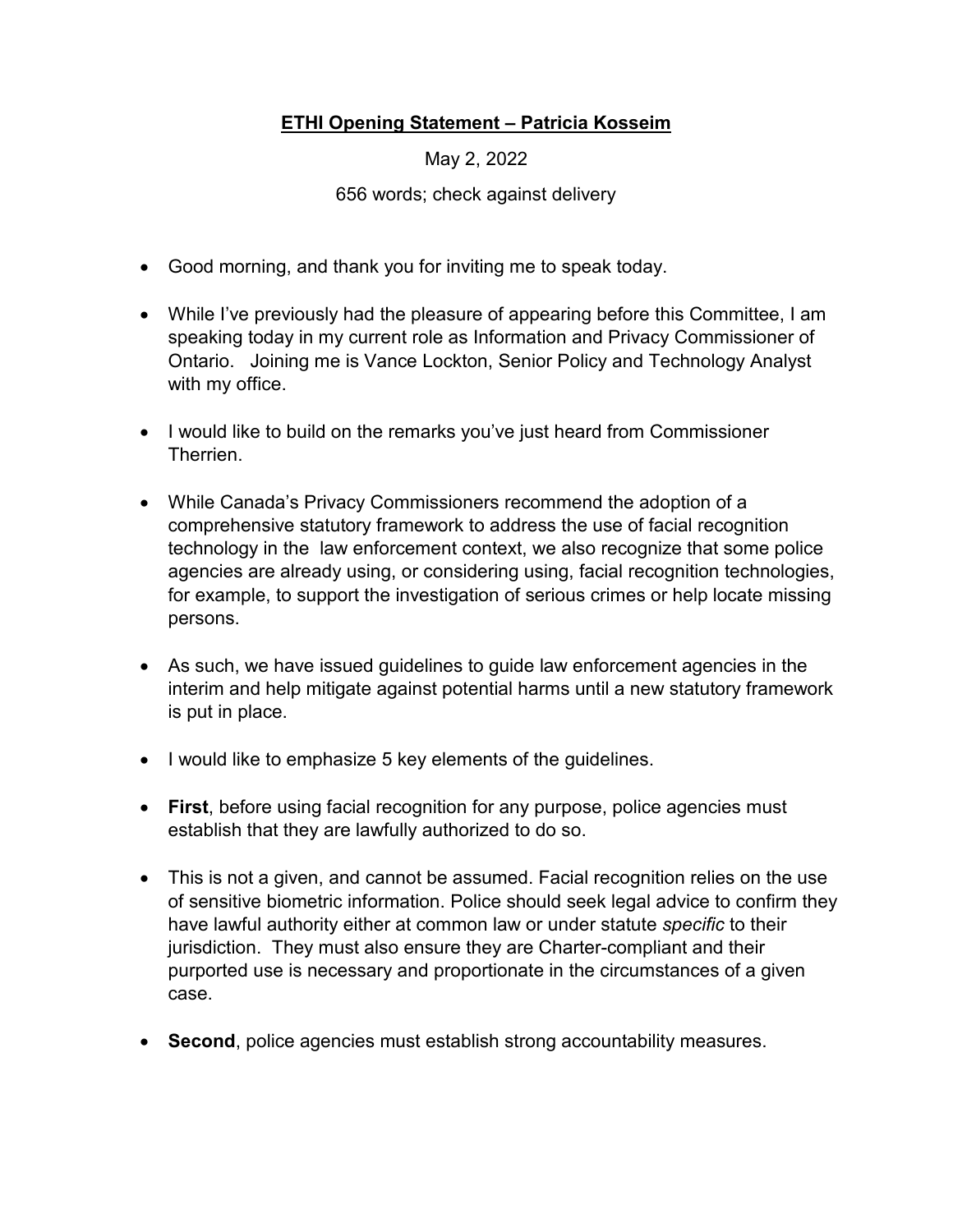- This includes designing for privacy at every stage of a facial recognition initiative and conducting a privacy impact assessment (PIA) to assess and mitigate risks in advance of implementation.
- It also involves putting in place a robust Privacy Management Program, with documented policies and procedures for limiting the purposes of facial recognition, robust systems for logging all related uses and disclosures, and clearly-designated roles and responsibilities for monitoring and overseeing compliance.
- Such a program must be annually reviewed for its continued effectiveness; it must be supported by appropriate training and education, and ensure that any third party service providers also comply with all related privacy obligations.
- **Third**, police agencies must ensure the quality and accuracy of personal information used as part of a FR system to avoid false positives, reduce potential bias and prevent harms to individuals, groups and communities.
- Ensuring accuracy involves conducting internal and external testing of the FR system for any potentially discriminatory impacts, as well as building in human review to mitigate risks associated with automated decisions that may have significant impact on individual rights.
- **Fourth**, police agencies should not retain personal information for longer than necessary. This means destroying probe images that do not register a match, and removing face prints from the face database as soon as they no longer meet proper criteria for continued inclusion.
- **Fifth**, police agencies must address transparency and public engagement.
- Direct notice about the use of facial recognition may not always be possible in the context of specific police investigations. However, program-level transparency *is* possible – such as publishing the agency's formal policies on the use of FR, a plain-language explanation of their FR program, and a summary of their PIA.
- But communication with the public shouldn't just be one-way key stakeholders, particularly representatives of over-policed groups, should be consulted in the very design of the facial recognition program, including during the PIA process. Given the particular importance of reconciliation in Canada, this must include input from local Indigenous groups and communities.
- These are but a few of the measures set out in the guidance.